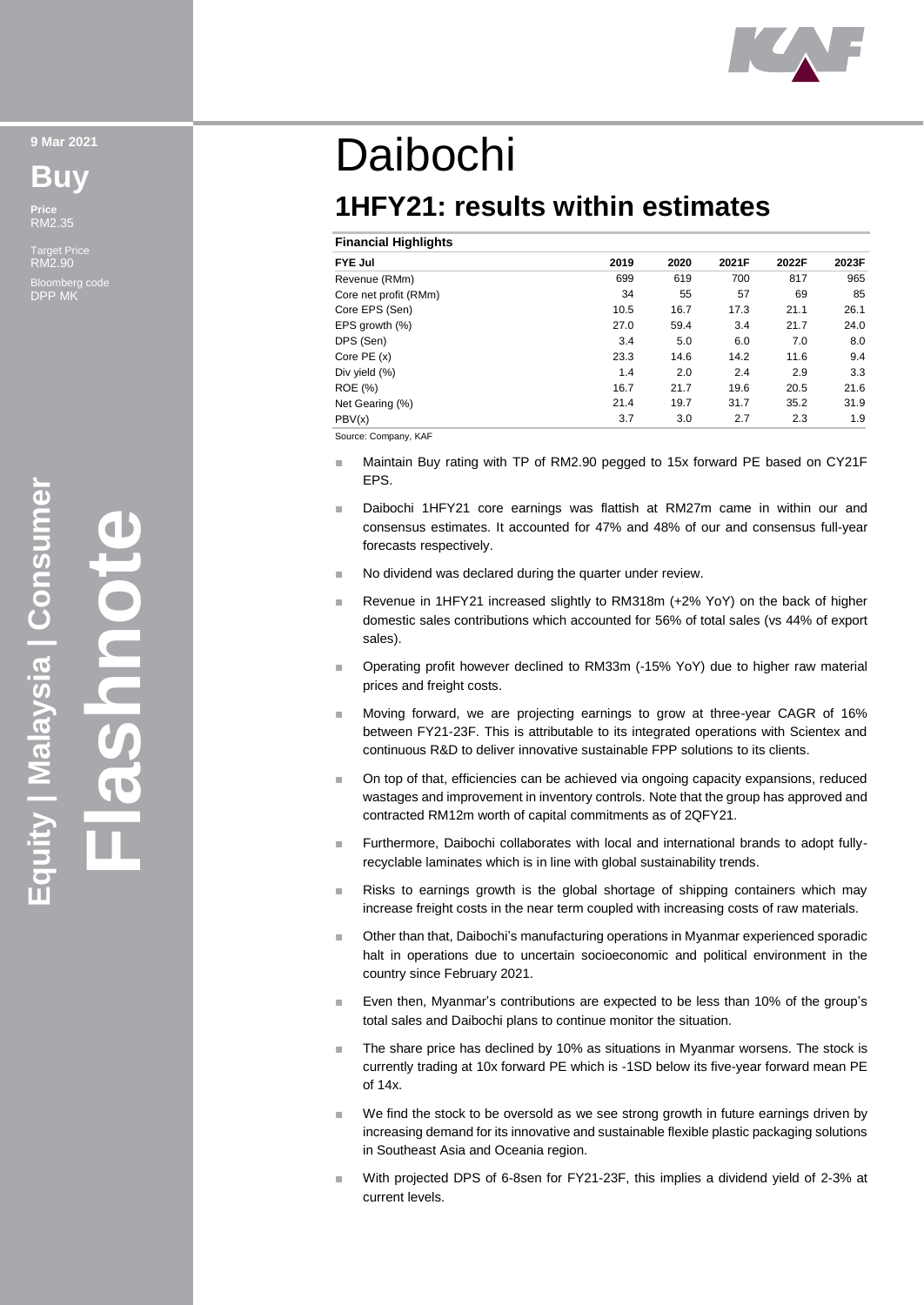| <b>Exhibit 1: Quarterly financial results analysis</b> |               |        |               |               |               |            |          |                   |               |          |             |      |
|--------------------------------------------------------|---------------|--------|---------------|---------------|---------------|------------|----------|-------------------|---------------|----------|-------------|------|
| FYE Jul                                                | <b>2QFY20</b> | 3QFY20 | <b>4QFY20</b> | <b>1QFY21</b> | <b>2QFY21</b> | Change (%) |          | <b>Cumulative</b> |               | Chg (%)  | <b>KAF</b>  |      |
| <b>RMm</b>                                             | <b>Jan-20</b> | Apr-20 | <b>Jul-20</b> | <b>Oct-20</b> | <b>Jan-21</b> | QoQ        | YoY      | <b>1HFY20</b>     | <b>1HFY21</b> | YoY      | <b>FY21</b> | 6M/F |
| Revenue                                                | 159           | 152    | 156           | 157           | 161           | 3          |          | 312               | 318           | 2        | 700         | 45%  |
| <b>EBITDA</b>                                          | 26            | 25     | 23            | 24            | 21            | (10)       | (17)     | 49                | 45            | (9)      | 113         | 40%  |
| Depreciation                                           | (5)           | (6)    | (6)           | (6)           | (6)           | 2          | 12       | (11)              | (12)          | 12       |             |      |
| EBIT                                                   | 20            | 19     | 17            | 18            | 15            | (14)       | (25)     | 38                | 33            | (15)     | 81          | 40%  |
| Net interests                                          | (1)           | (1)    | (1)           | (0)           | (0)           | (10)       | (65)     | (2)               | (1)           | (67)     |             |      |
| Exceptional items                                      |               | (3)    | (3)           | (0)           |               | nm         | 74       | (1)               |               | nm       |             |      |
| Minority interests                                     | (1)           | (1)    | 2             | (0)           | (0)           | 39         | (92)     | (1)               | (0)           | (90)     |             |      |
| Pretax profit                                          | 20            | 15     | 13            | 17            | 16            | (6)        | (19)     | 35                | 33            | (5)      | 76          | 44%  |
| Taxation                                               | (5)           | (4)    | (3)           | (4)           | (1)           | (78)       | (79)     | (8)               | (5)           | (36)     |             |      |
| Reported profit                                        | 15            | 11     | 11            | 13            | 15            | 18         | 3        | 26                | 28            | 9        | 57          | 49%  |
| Normalised net profit                                  | 14            | 14     | 14            | 13            | 14            | 7          | (0)      | 26                | 27            | 0        | 57          | 47%  |
| Basic EPS (sen)                                        | 4             | 3      | 3             | 4             | 5             | 18         | 3        | 8                 | 9             | 9        |             |      |
| Normalised EPS (sen)                                   | 4             | 4      | 4             | 4             | 4             | 7          | (0)      | 8                 | 8             | $\Omega$ |             |      |
| DPS (sen)                                              | 0             | 2      | 3             | 0             | $\Omega$      | nm         | nm       | $\Omega$          | 0             | nm       |             |      |
|                                                        |               |        |               |               |               | %-pts      | $%$ -pts |                   |               | $%$ -pts |             |      |
| Effective tax rate (%)                                 | 23            | 25     | 26            | 25            | 6             | (19)       | (17)     | 24                | 16            | (8)      |             |      |
| EBITDA margin (%)                                      | 16            | 16     | 15            | 15            | 13            | (2)        | (3)      | 16                | 14            | (2)      |             |      |
| Pretax profit margin (%)                               | 13            | 10     | 8             | 11            | 10            | (1)        | (3)      | 11                | 10            | (1)      |             |      |
| Normalised net margin (%)                              | 9             | 9      | 9             | 8             | 9             | $\Omega$   | (0)      | 9                 | 8             | (0)      |             |      |

Source: Company, KAF





Source: Bloomberg, KAF